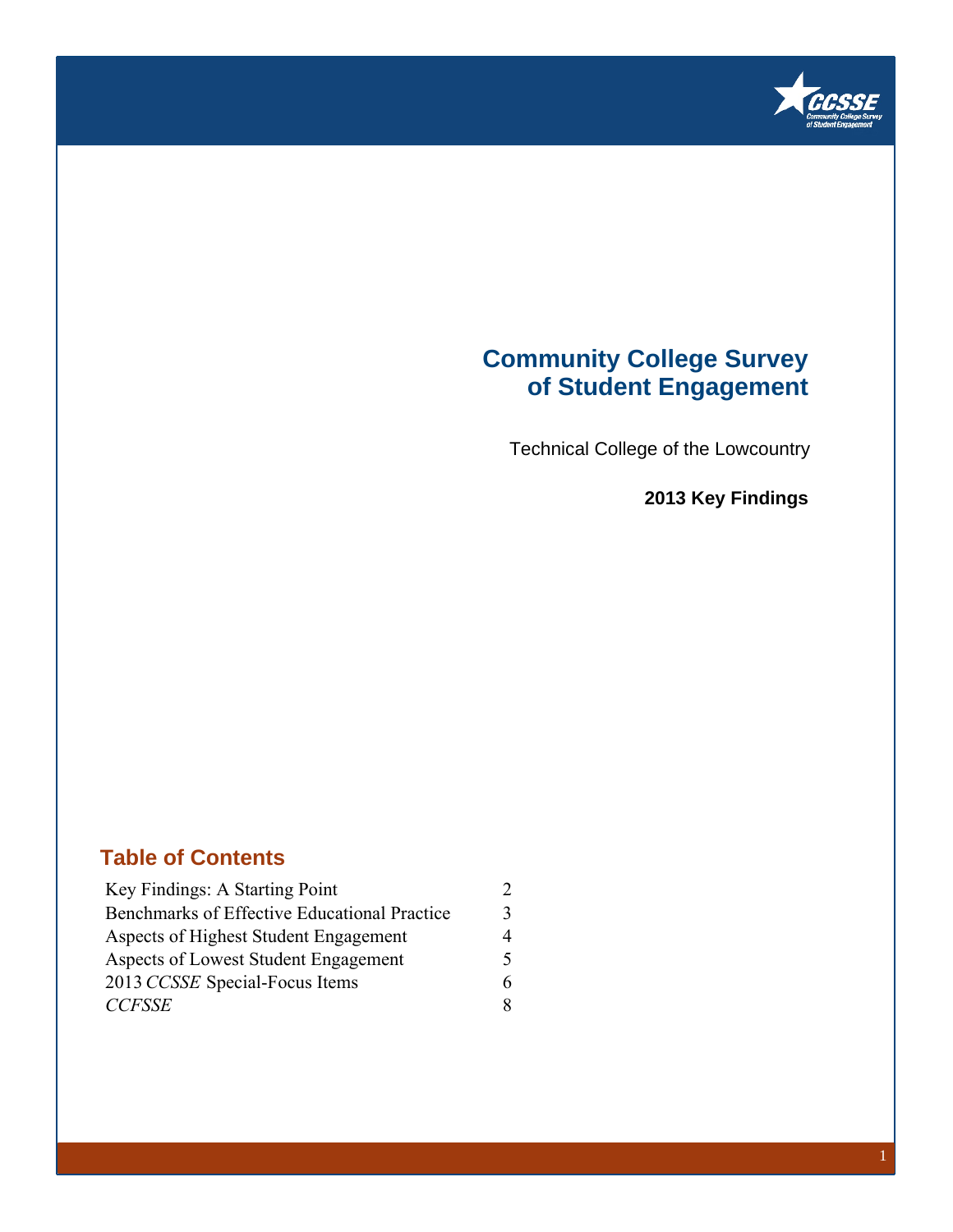

# Key Findings: A Starting Point

The Key Findings report provides an entry point for reviewing results from your administration of the 2013 Community College Survey of Student Engagement (*CCSSE* ). The report provides college-specific data in an easy-to-share format including benchmark comparisons between the college, top-performing colleges, and the *CCSSE* cohort. It also highlights aspects of highest and lowest student engagement at the college, as well as results from five of the *CCSSE* special-focus items on promising educational practices. Select faculty survey data are also highlighted.

### **Promising Practices for Student Success**

In each annual administration, *CCSSE* has included special-focus items to allow participating colleges and national researchers to delve more deeply into areas of student experience and institutional performance of great interest to the field. The 2013 special-focus items are part of an ongoing national research project focused on community college students' participation in a defined collection of promising practices for which there is emerging evidence of effectiveness in strengthening student learning, persistence, and attainment. This work will link data from the *CCSSE* special-focus items; related items on the faculty survey (*CCFSSE* ), which explore the extent of faculty members' use of the identified promising practices in their teaching; and institutional data collected from the Community College Institutional Survey (CCIS) that address questions about how these promising practices are implemented across varied institutions.

This data collection will provide empirical confirmation of promising educational practices in community colleges, quantification of the extent to which those practices are part of the current experience of our students, and information about whether participation in these types of practices varies across subgroups of students. Ongoing data analysis will provide new evidence of how student participation in these practices is related to overall student engagement, academic progress, and college completion.

### **Benchmark Overview by Enrollment Status**

Figure 1 below represents your institution's *CCSSE* benchmark scores by students' enrollment status.



2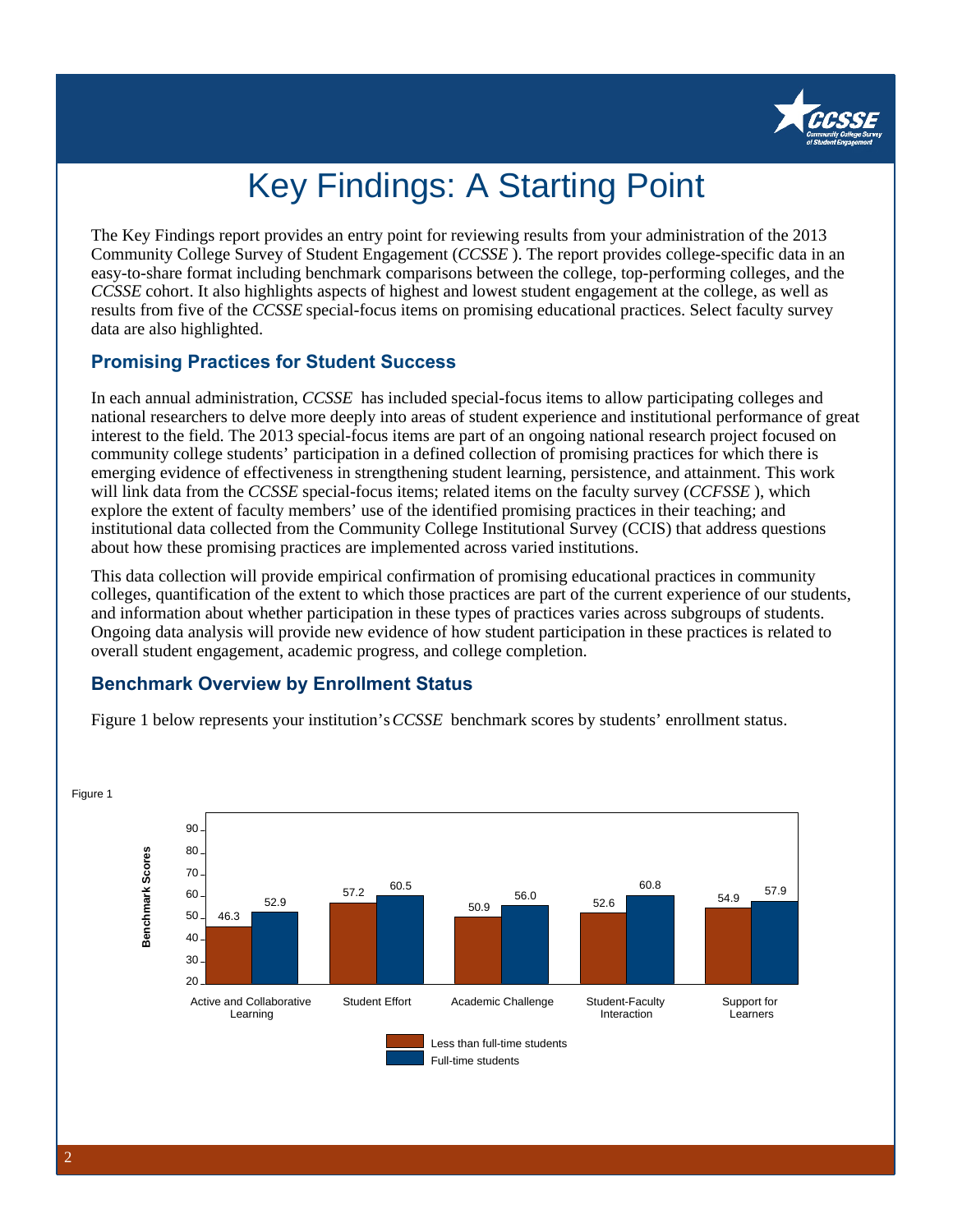

## Benchmarks of Effective Educational Practice

#### The *CCSSE* benchmarks are groups of

conceptually related survey items that address key areas of student engagement. The five benchmarks denote areas that educational research has shown to be important to students' college experiences and educational outcomes. Therefore, they provide colleges with a useful starting point for looking at institutional results and allow colleges to gauge and monitor their performance in areas that are central to their work. In addition, participating colleges have the opportunity to make appropriate and useful comparisons between their performance and that of groups of other colleges.

Performing as well as the national average or a peer-group average may be a reasonable initial aspiration, but it is important to recognize that these averages are sometimes unacceptably low. Aspiring to match and then exceed highperformance targets is the stronger strategy.

Community colleges can differ dramatically on such factors as size, location, resources, enrollment patterns, and student characteristics. It is important to take these differences into account when interpreting benchmark scores—especially when making institutional comparisons. The Center for Community College Student Engagement has adopted the policy "Responsible Uses of *CCSSE* and *SENSE* Data," available at **www.cccse.org**.

*CCSSE* uses a three-year cohort of participating colleges in all core survey analyses. The current cohort is referred to as the 2013 *CCSSE* Cohort (2011-2013) throughout all reports.

### CCSSE Benchmarks

### ★ **Active and Collaborative Learning**

Students learn more when they are actively involved in their education and have opportunities to think about and apply what they are learning in different settings. Through collaborating with others to solve problems or master challenging content, students develop valuable skills that prepare them to deal with real-life situations and problems.

#### ★ **Student Effort**

Students' own behaviors contribute significantly to their learning and the likelihood that they will successfully attain their educational goals.

### ★ **Academic Challenge**

Challenging intellectual and creative work is central to student learning and collegiate quality. These survey items address the nature and amount of assigned academic work, the complexity of cognitive tasks presented to students, and the rigor of examinations used to evaluate student performance.

#### ★ **Student-Faculty Interaction**

In general, the more contact students have with their teachers, the more likely they are to learn effectively and to persist toward achievement of their educational goals. Through such interactions, faculty members become role models, mentors, and guides for continuous, lifelong learning.

#### ★ **Support for Learners**

Students perform better and are more satisfied at colleges that provide important support services, cultivate positive relationships among groups on campus, and demonstrate commitment to their success.

For further information about CCSSE benchmarks, please visit **www.cccse.org**.



\*Top-Performing colleges are those that scored in the top 10 percent of the cohort by benchmark. Notes: Benchmark scores are standardized to have a mean of 50 and a standard deviation of 25 across all respondents. For further information about how benchmarks are computed, please visit **www.cccse.org**.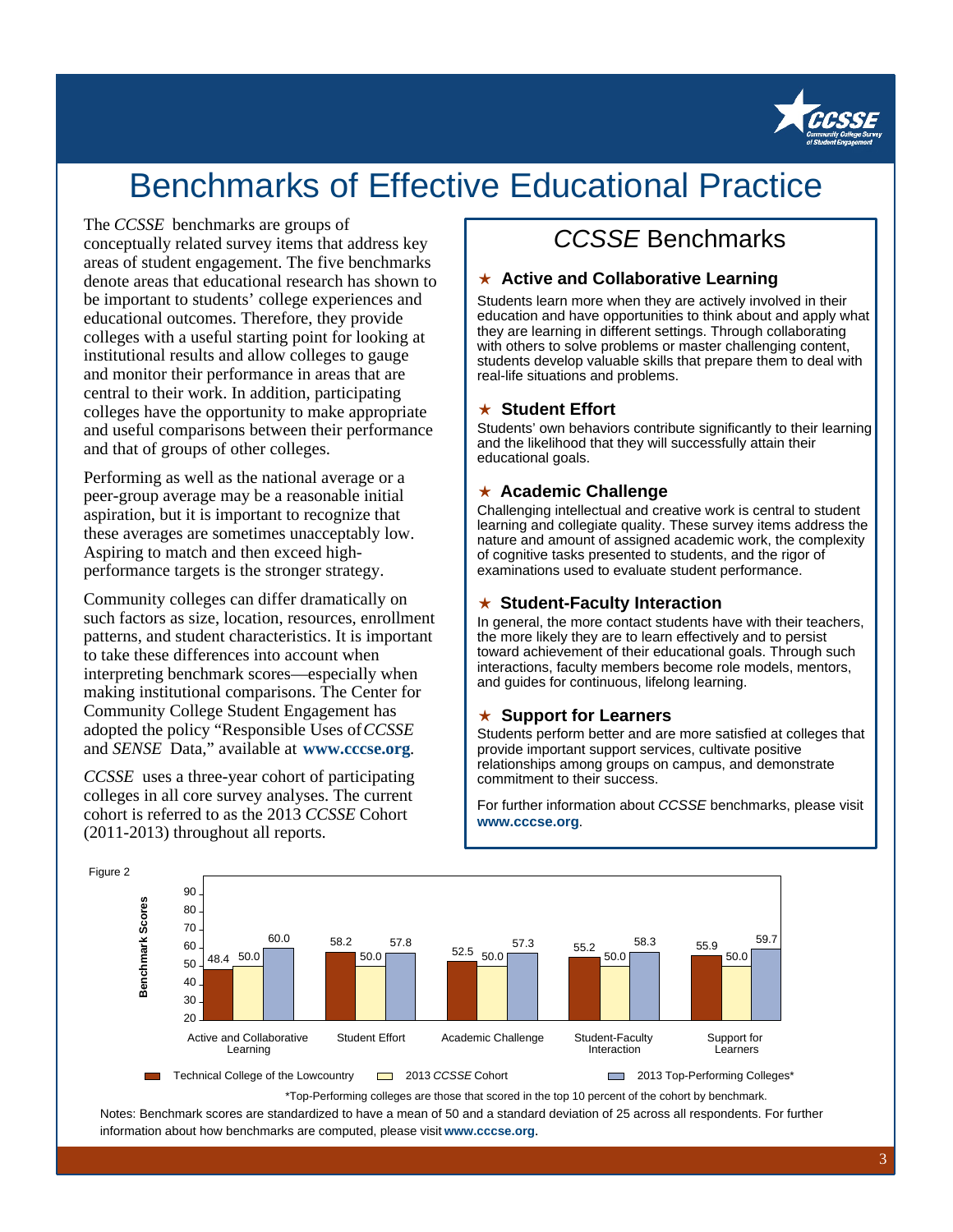

# Aspects of Highest Student Engagement

Benchmark scores provide a manageable starting point for reviewing and understanding *CCSSE* data. One way to dig more deeply into the benchmark scores is to analyze those items that contribute to the overall benchmark score. This section features the five items across all benchmarks (excluding those for which means are not calculated) on which the college scored highest and the five items on which the college scored lowest relative to the 2013 *CCSSE* Cohort.

The items highlighted on pages 4 and 5 reflect the largest differences in mean scores between the institution and the the 2013 *CCSSE* Cohort. While examining these data, keep in mind that the selected items may not be those that are most closely aligned with the college's goals; thus, it is important to review all institutional reports on the *CCSSE* online reporting system at **www.cccse.org**.

Figure 3 displays the aggregated frequencies for the items on which the college performed most favorably relative to the 2013 *CCSSE* Cohort. For instance, 59.4% of Technical College of the Lowcountry students, compared with 50.9% of other students in the cohort, responded *often* or *very often* on item 4c. It is important to note that some colleges' highest scores might be lower than the cohort mean.



Table 1

|                             |                              | ZVIY QOQOL QOIIVIL                                                        |
|-----------------------------|------------------------------|---------------------------------------------------------------------------|
| <b>Benchmark</b>            | <b>Item</b><br><b>Number</b> | <b>Item</b>                                                               |
| <b>Student Effort</b>       | 4c                           | Prepared two or more drafts of a paper or assignment before turning it in |
| Student-Faculty Interaction | 4m                           | Talked about career plans with an instructor or advisor                   |
| <b>Support For Learners</b> | 9f                           | Providing the financial support you need to afford your education         |
| <b>Support For Learners</b> | 13a1                         | Frequency: Academic advising/planning                                     |
| <b>Student Effort</b>       | 13e1                         | Frequency: Skill labs (writing, math, etc.)                               |

Notes:

For Item(s) 4 (except 4e), often and very often responses are combined.

For Item(s) 9, quite a bit and very much responses are combined.

For Item(s) 13, sometimes and often responses are combined.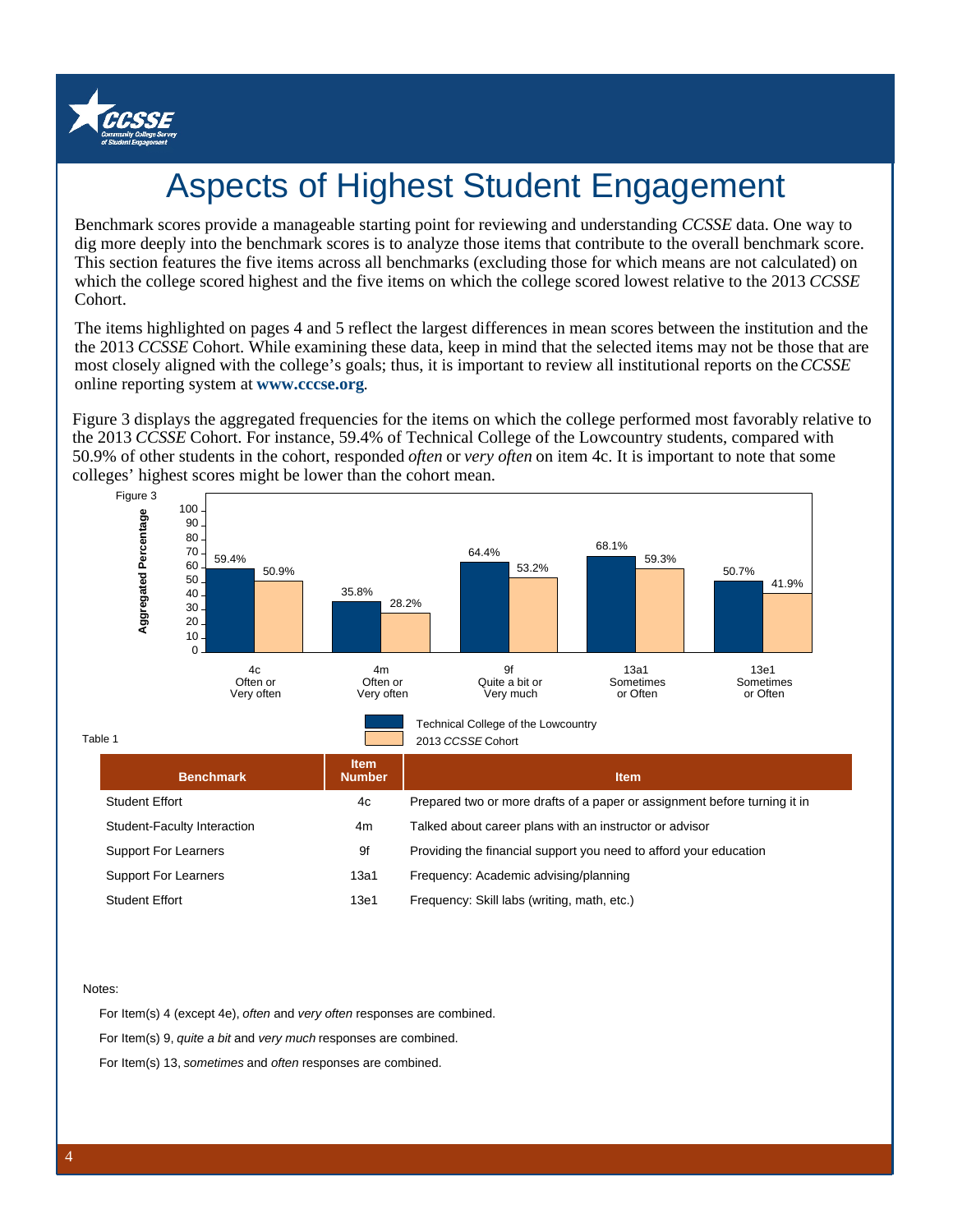

## Aspects of Lowest Student Engagement

Figure 4 displays the aggregated frequencies for the items on which the college performed least favorably relative to the 2013 *CCSSE* Cohort. For instance, 40.2% of Technical College of the Lowcountry students, compared with 48.5% of other students in the cohort, responded *often* or *very often* on item 4f. It is important to note that some colleges' lowest scores might be higher than the cohort mean.



#### Table 2

| <b>Benchmark</b>                  | <b>Item</b><br><b>Number</b> | <b>Item</b>                                                             |
|-----------------------------------|------------------------------|-------------------------------------------------------------------------|
| Active and Collaborative Learning | 4f                           | Worked with other students on projects during class                     |
| Active and Collaborative Learning | 4g                           | Worked with classmates outside of class to prepare class assignments    |
| Active and Collaborative Learning | 4h                           | Tutored or taught other students (paid or voluntary)                    |
| Active and Collaborative Learning | 4i                           | Participated in a community-based project as a part of a regular course |
| Academic Challenge                | 6с                           | Number of written papers or reports of any length                       |

#### Notes:

For Item(s) 4 (except 4e), often and very often responses are combined. For Item(s) 6, 5 to 10, 11 to 20, and more than 20 responses are combined.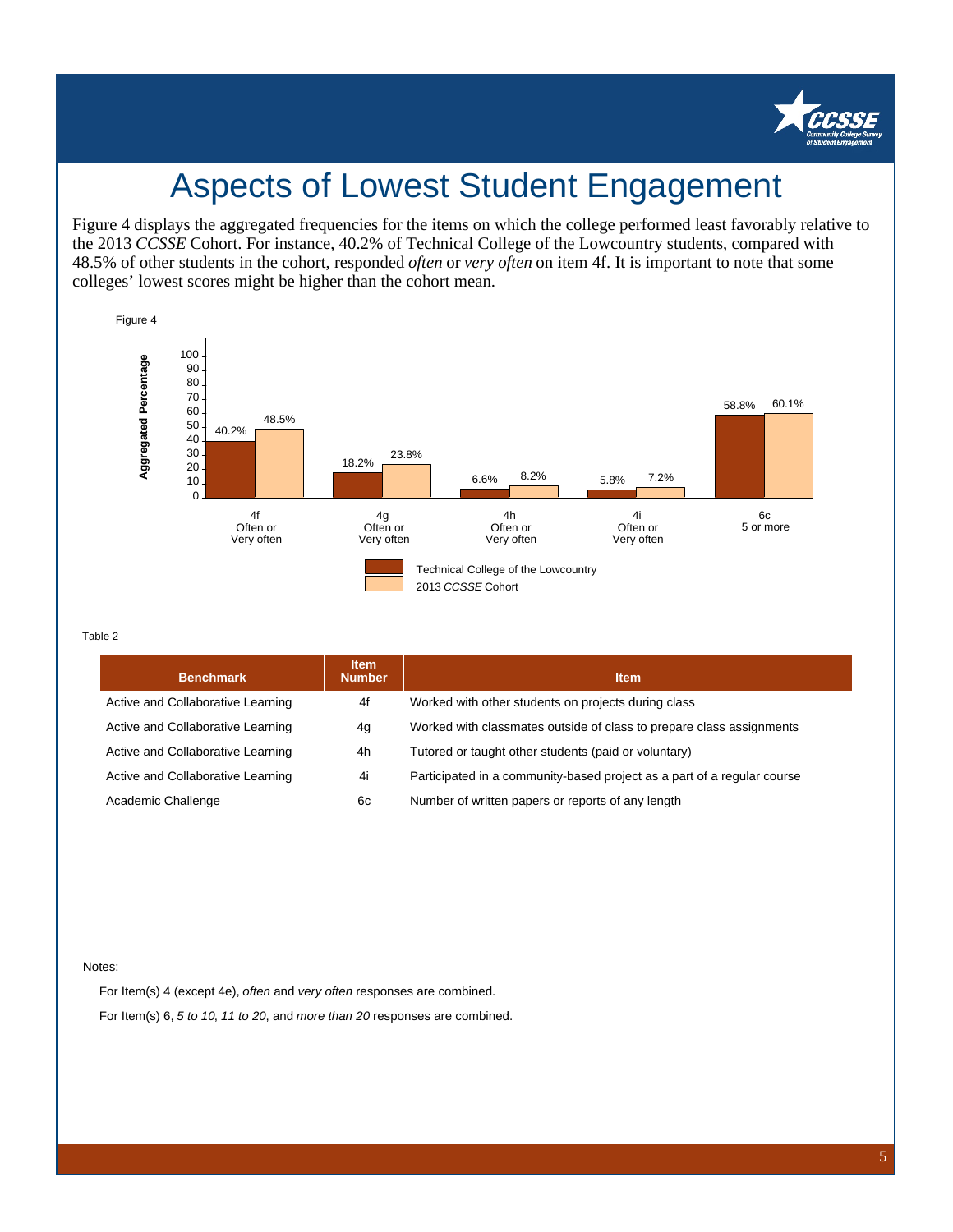

# 2013 CCSSE Special-Focus Items

and the field at large to further explore fundamental areas of student engagement. The 2013 special-focus items The Center adds special-focus items to *CCSSE* each year to augment the core survey, helping participating colleges continue to elicit new information about students' experiences associated with promising educational practices such as early registration, orientation, freshman seminars, organized learning communities, and student success courses. Frequency results from the first five promising practices items for your college and the *CCSSE* promising practices respondents are displayed across pages 6 and 7.

Figure 5: During the current term at this college, I completed registration before the first class sessions(s).



Figure 6: The ONE response that best describes my experience with orientation when I first came to this college is: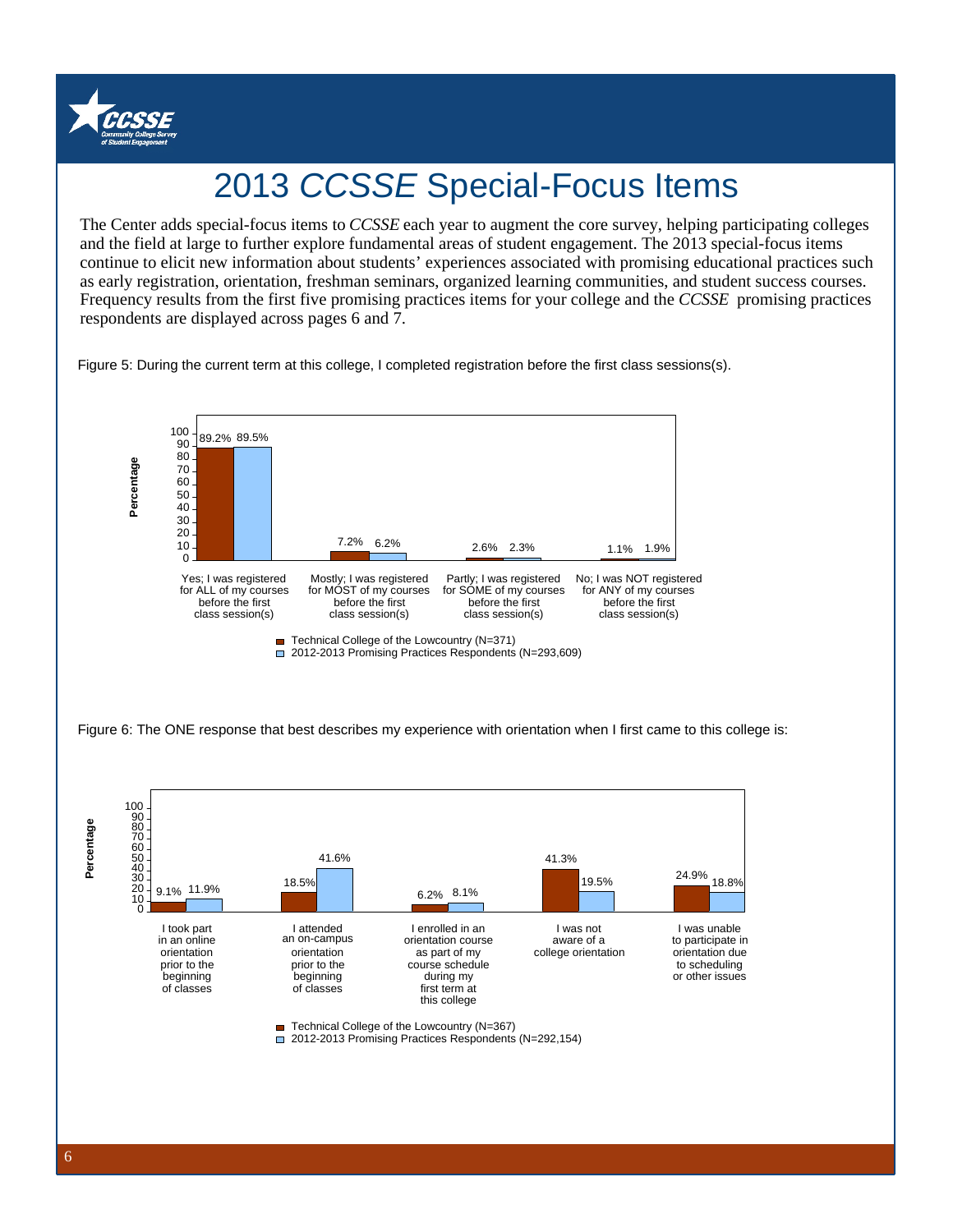



Figure 7: During my first term at this college, I participated in a structured experience for new students (sometimes called a "freshman seminar" or "first-year experience").

Figure 8: During my first term at this college, I enrolled in an organized "learning community" (two or more courses that a group of students take together).



■ Technical College of the Lowcountry (N=363)

2012-2013 Promising Practices Respondents (N=283,017)

Figure 9: During my first term at this college, I enrolled in a student success course (such as a student development, extended orientation, student life skills, or college success course).



■ Technical College of the Lowcountry (N=365)

□ 2012-2013 Promising Practices Respondents (N=283,255)